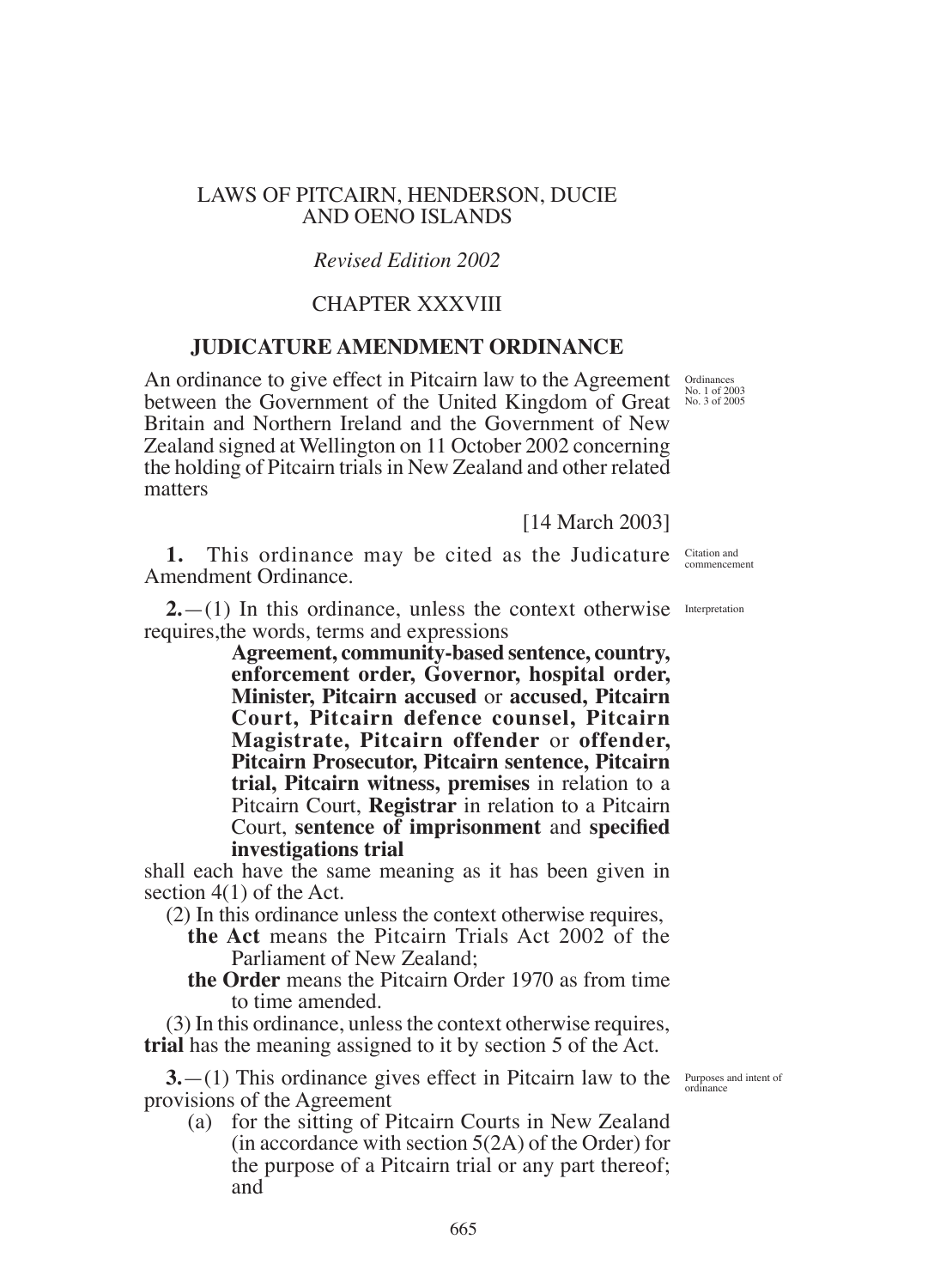(b) for the serving or enforcement in New Zealand of sentences imposed by the Pitcairn Court in any such trial.

(2) The purpose of this ordinance is to give the force of law in Pitcairn law to the Agreement and to implement in Pitcairn law the obligations of Pitcairn under the Agreement.

Power to remand persons to Pitcairn Court in New Zealand

**4.**—(1) In any case to which this section applies, a Pitcairn Court (the remanding Court) may upon the application of the prosecutor or the defendant, or of its own motion, remand any person to appear, by means of travel specified in such order, before a Pitcairn Court sitting in New Zealand for the purposes of a trial there.

(2) This section applies in the following circumstances, namely, that at the time of the making of an order under subsection  $(1)$ —

- (a) the remanding Court is sitting at a place within the Islands and
- (b) New Zealand has been appointed by the Governor, acting on the advice of the Chief Justice under section 5(2A) of the Order, as a place outside the Islands where the Court may sit for the purposes of the particular trial.

(3) Every order or warrant of remand under this section shall be in the form prescribed in the schedule to this ordinance.

(4) In the case of the entry to or the removal from New Zealand of a person so remanded by a Pitcairn Court, the Registrar of that Court shall forthwith send a sealed copy of the remand warrant to the Minister.

**5.**—(1) When making an order of remand under section 4, the Court may in its discretion grant bail to the person remanded upon such terms and conditions as it shall think fit, as may be expedient to ensure that the person appears before the Pitcairn Court in accordance with the terms of the order of remand.

(2) A person duly entering into a bail bond in accordance with this section shall be indemnified by the Crown for his or her costs of travel, living expenses and accommodation arising directly from compliance with the order of remand, as settled and approved by the Registrar.

(3) The person remanded shall travel directly to New Zealand in a single journey, which must be approved by the Registrar in advance, and shall notify the Registrar of his or her arrival and appearance before the Pitcairn Court in the host country.

(4) The Registrar shall consider any further claims for

Bail may be granted for remand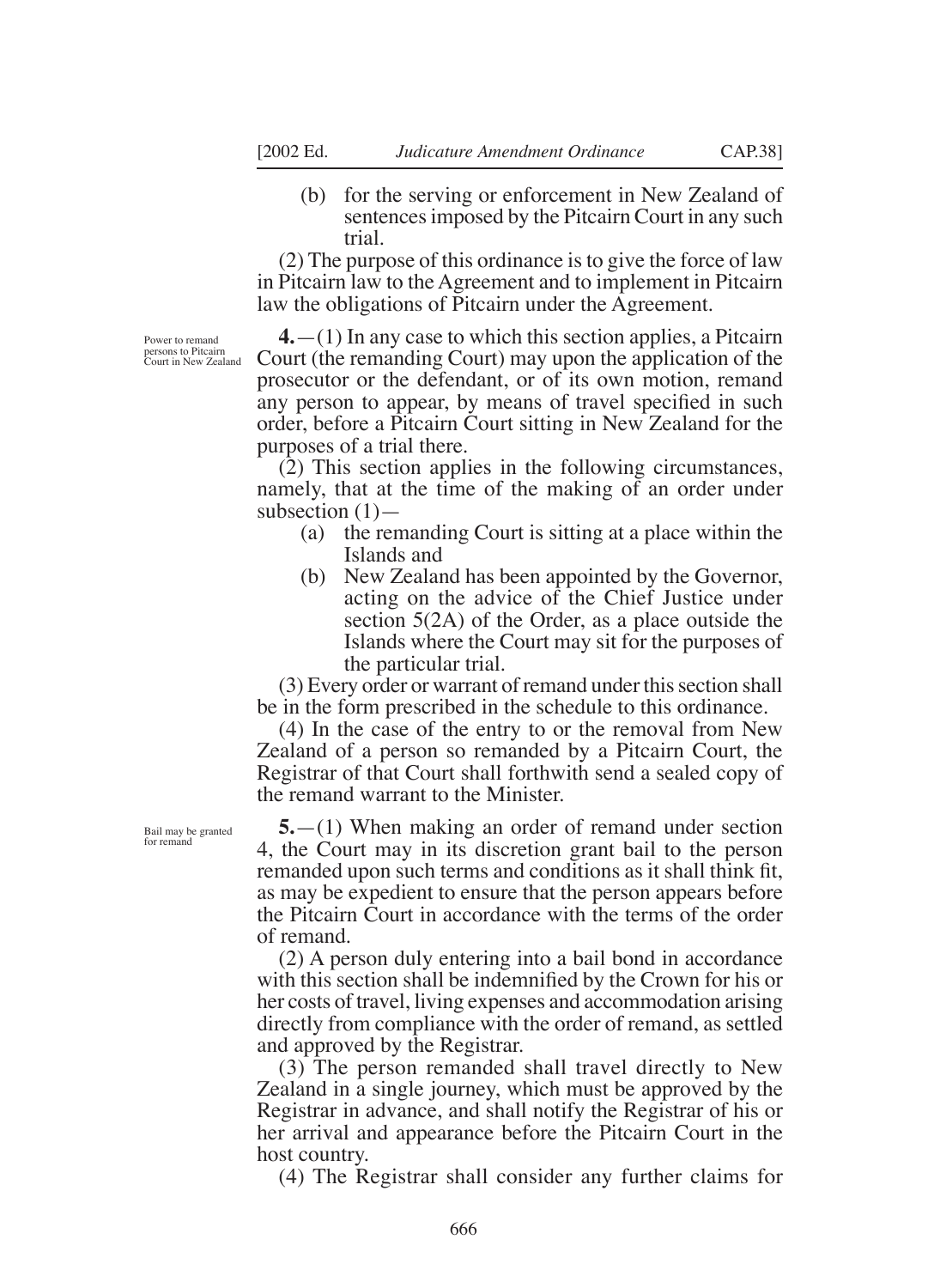indemnity by the person so remanded and may approve or decline them or if necessary refer them to the Chief Justice for determination.

 $[5A - (1)$  Any person to whom this section applies shall Further provisions for be indemnified by the Crown in like manner as is prescribed by subsections (2) and (4) of section 5.

(2) This section applies to any Pitcairn accused or Pitcairn offender who has travelled to New Zealand from another country (other than the Islands) in accordance with or as a result of extradition proceedings taken against him or her in such other country and on or after his or her arrival has been granted bail within New Zealand by a Pitcairn court sitting in New Zealand, whether before or after his or her appearance before such court for the purposes of a trial there.]

### **(Inserted by Ordinance No. 3 of 2005)**

**6.** - (1) Unless granted bail under section 5, a person Remand in custody remanded to appear before a Pitcairn Court in New Zealand under section 4 shall be detained forthwith under a warrant of arrest and conveyed in custody to New Zealand for surrender to the competent authority in accordance with the procedure in Article 17 or 23 of the Agreement, as the case may be.

(2) It shall be a condition of every order of remand in custody to a Pitcairn Court in New Zealand that the transfer shall take place and be effected as soon as reasonably possible, and shall be undertaken in a single unbroken voyage by sea direct to New Zealand. Any variation of the means of travel must have the specific approval of the remanding Court.

(3) The person remanded in custody shall be accompanied by one or more prison officers or police officers of the same gender as the person remanded, who shall keep him or her secure and under surveillance at all times, without exercising an unnecessary level of restraint, and having due respect at all times for his or her comfort, dignity and safety, as far as is practicable.

(4) Without prejudice to the generality of the foregoing, the person remanded in custody shall be strictly entitled, during the remand process, to the following rights—

- to communicate in privacy with his or her family on every third day, if necessary facilities are available
- to communicate in privacy with his or her legal adviser on every third day, if necessary facilities are available<br>to obtain and receive any necessary medication duly
- prescribed for his or her welfare<br>to be provided with adequate meals and sleeping
- 

indemnity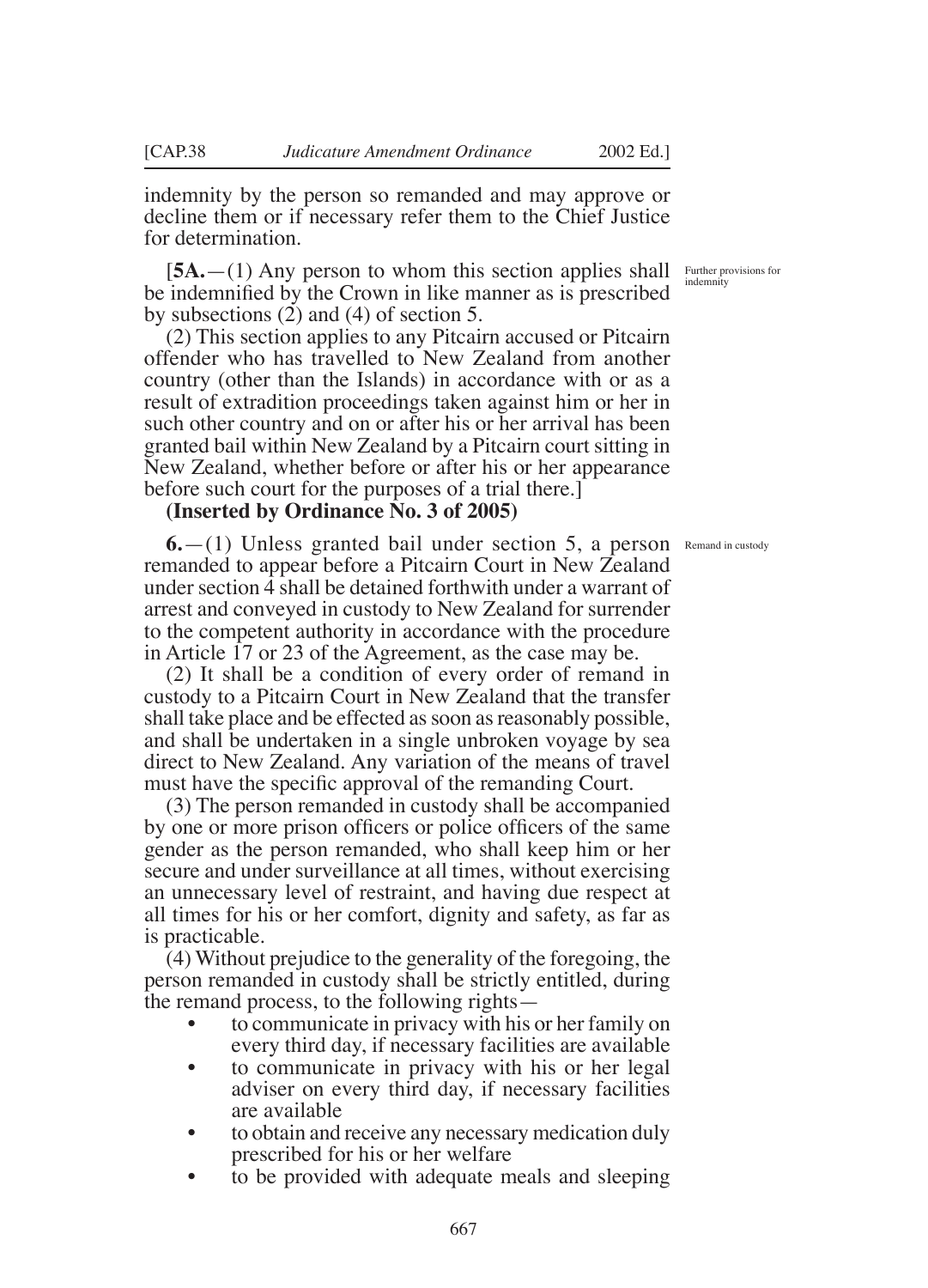facilities

- to be afforded such facilities as are reasonably required for his or her personal hygiene and welfare
- not to be questioned at any time about any matter touching upon a pending trial in the Pitcairn Court
- to be treated, so far as the circumstances permit, with courtesy and respect at all times.

(5) Section 27 of the Justice Ordinance does not apply with respect to a remand in custody under the provisions of this section.

(6) A sealed copy of the warrant of remand referred to in section  $4(3)$  in the possession of the officer or officers accompanying the person remanded shall be at all times sufficient authority and justification for detaining and conveying the said person to New Zealand in accordance with subsection (1).

**7.**—(1) Upon the making of an order by a Pitcairn Court for the remand of a Pitcairn accused or witness in custody to appear before a Pitcairn Court sitting in New Zealand, the Governor shall make a request to the Minister that the Pitcairn accused or witness may enter New Zealand from another country and be transported through New Zealand territory to a Pitcairn Court's premises in New Zealand for trial in a Pitcairn trial which is to take place in New Zealand.

(2) In making a request under subsection (1), the Governor shall satisfy the Minister that the request relates to a Pitcairn trial which is to take place in New Zealand and that the accused or witness, as the case may be, sought to be transferred is an accused or witness in that trial. The Minister may grant the request subject to any conditions he or she may think fit.

**8.**—(1) For the purposes of sections 39 to 45 of the Act, the Bail Ordinance 2002, subject only to section 24 of the Justice Ordinance (which prescribes the general procedure for bail in the Magistrate's Court), applies to all proceedings in Pitcairn Courts in New Zealand.

(2) Notwithstanding subsection (1), in deciding whether to release an accused on bail in New Zealand the Pitcairn Court shall, in addition to any relevant factors under Pitcairn law, also have regard to the considerations that a New Zealand Court would take into account in a case of a similar nature, including whether there is a risk that the accused may interfere with witnesses or other evidence in New Zealand and whether there is a risk that the accused may offend against New Zealand law while on bail. The Pitcairn Court shall not impose any bail conditions on a person released on bail in New Zealand

On the making of a

remand in custody, the Governor to make request to Minister

cap.3

Remand on bail cap. 37 cap. 3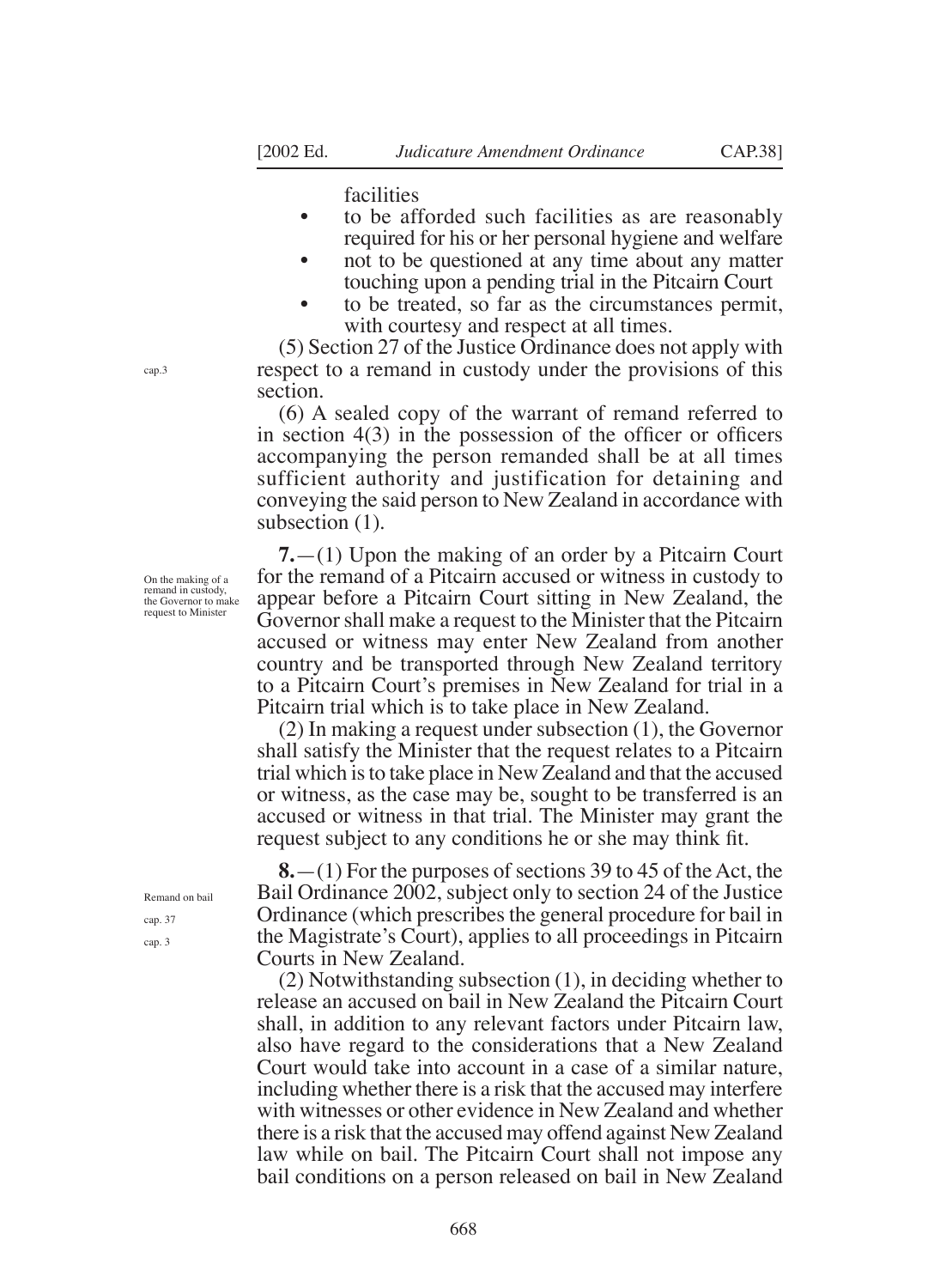which could not have been imposed under New Zealand law.

**9.**—(1) At any time in the course of a Pitcairn trial, the persons to whom this section applies may be detained under Pitcairn Detention in premises law and practice at the premises of the Pitcairn Court, for the purpose of allowing the trial to be conducted there on that date.

(2) This section applies to any Pitcairn accused, Pitcairn offender or person subject to a hospital order, who is present in those premises in relation to a trial.

(3) This section also applies to those persons in respect of whom the Pitcairn Court makes an order for detention in the Pitcairn Court's premises, namely—

- (a) a witness giving evidence;
- (b) a person who may have committed contempt of court or an offence against Pitcairn law, within the Pitcairn Court's premises;
- (c) a person found guilty summarily of a contempt of court.

**10.** Notwithstanding any other provision of Pitcairn law, a Pitcairn accused or a Pitcairn offender who is yet to be sentenced, or otherwise dealt with, may be ordered by a Pitcairn Court sitting in New Zealand to be remanded in custody in prison for any period not exceeding 28 days or for any two or more such periods successively.

**11.** A Pitcairn Court sitting in New Zealand may order that a Pitcairn accused or Pitcairn offender be remanded in custody in a hospital or other secure medical facility for psychiatric <sup>psychiatric</sup> examination which may help the Court in determining—

- (a) whether the accused is fit to plead or is insane;
- (b) the type and length of any sentence which might be imposed upon the offender or any condition or order which it might impose in conjunction with that sentence

and such order shall remain valid for a period of 14 days from the making thereof or for any two or more such periods successively.

**12.** A Pitcairn Court sitting in New Zealand may order that a Pitcairn accused be remanded in custody in a hospital or other similar institution during the course of a trial for a period not exceeding 28 days after the making of the order or for two or more such periods successively.

 $13. - (1)$  In this section-

Pitcairn law means the Mental Health Act 1983 of the **Procedure when** United Kingdom (as in force in Pitcairn);

**the corresponding provisions** means those provisions

of Pitcairn court

Remand in custody in prison

Remand for

Remand in custody in hospital etc.

accused ceases to be unfit to plead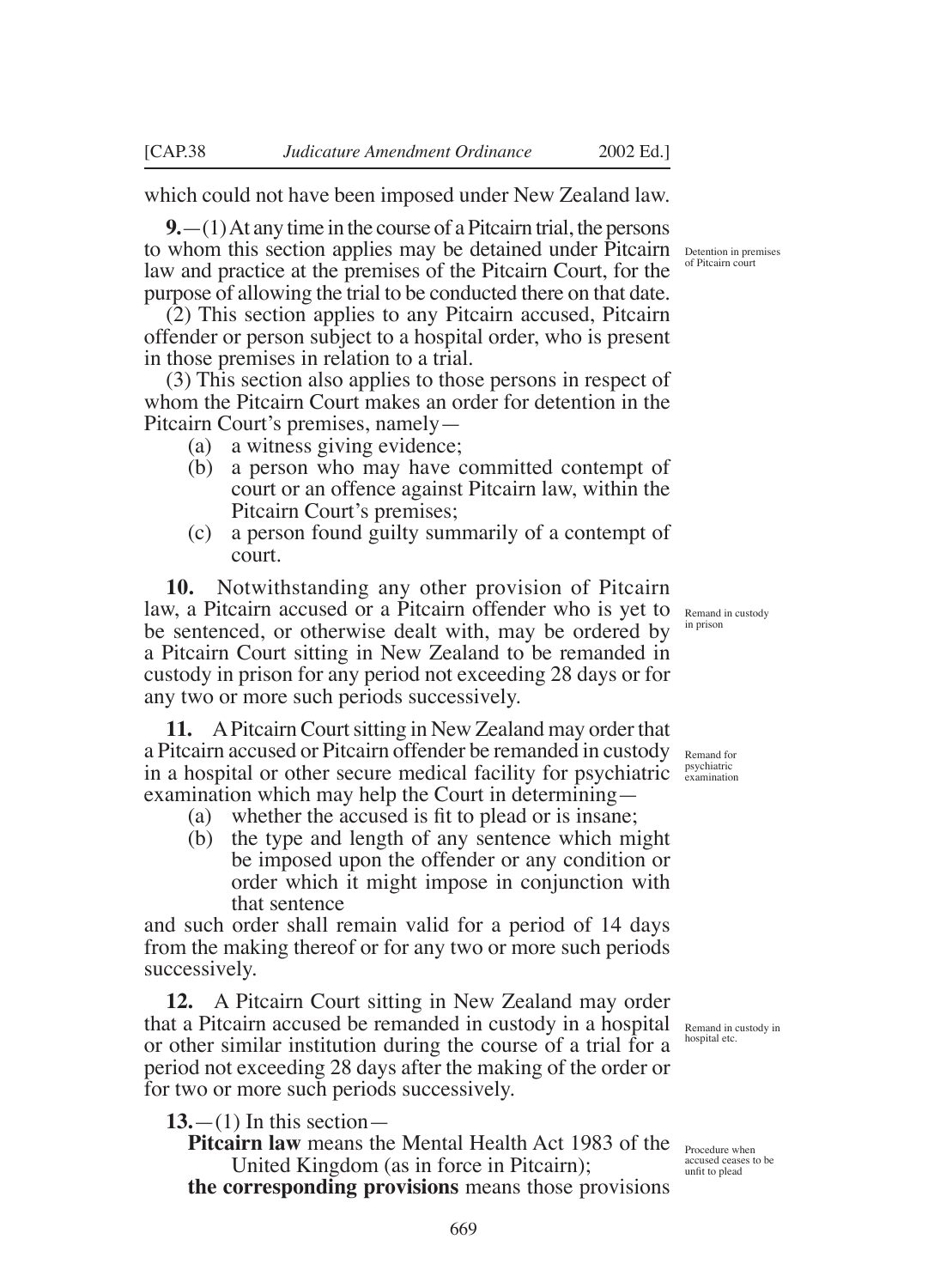of Pitcairn law which, upon an accused ordered to be detained subject to a restricted hospital order ceasing to be unfit to plead, empower the Secretary of State to remit him or her to Court for trial **or** result in the discharge of the order by the responsible medical officer with the agreement of the Secretary of State, or by the order of the mental health review tribunal.

(2) Upon the Attorney-General of New Zealand making a direction under section 116 of the Criminal Justice Act 1985 of New Zealand that a Pitcairn accused who is subject to a hospital order made by a Pitcairn Court on the grounds that he or she was unfit to plead, either be brought before the appropriate court or be held thereafter as a patient, shall be recognised and implemented by the Pitcairn Court in all respects as though it had been made under the corresponding provisions of Pitcairn law.

**14.**—(1) If it is desired that a Pitcairn witness who is in another country (but not imprisoned there) should come to New Zealand for the purpose of giving evidence in a trial before the Pitcairn Court, a request shall be made by the Governor to the Attorney-General of New Zealand to permit the entrance to New Zealand of the Pitcairn witness.

(2) If it is desired that a Pitcairn witness in another country, who is imprisoned there (a foreign prisoner), should come to New Zealand for the purpose of giving evidence in a trial before the Pitcairn Court, be transported through New Zealand territory to the Pitcairn Court's premises and to be held in a New Zealand prison while in New Zealand, the Governor shall make a request to the Attorney-General of New Zealand to authorise the entry, transport and holding of the foreign prisoner as aforesaid.

(3) If it is desired that a Pitcairn witness who is in New Zealand, whether at large or in prison for a Pitcairn offence or a New Zealand offence, attend before a Pitcairn Court sitting in New Zealand and give evidence in a Pitcairn trial, the request made by the Governor shall be dealt with under Part III of the Mutual Assistance in Criminal Matters Act 1992 of the New Zealand Parliament and sections 31 to 38 and 40 to 42 of the said Act shall apply with all necessary modifications as if the request related to the giving of evidence in a Court which is a Court of a foreign country and which is not sitting in New Zealand..

(4) If so requested by the Attorney-General of New Zealand, the Governor shall provide an undertaking that, while a New Zealand prisoner is present in the Pitcairn Court's premises,

Pitcairn witnesses.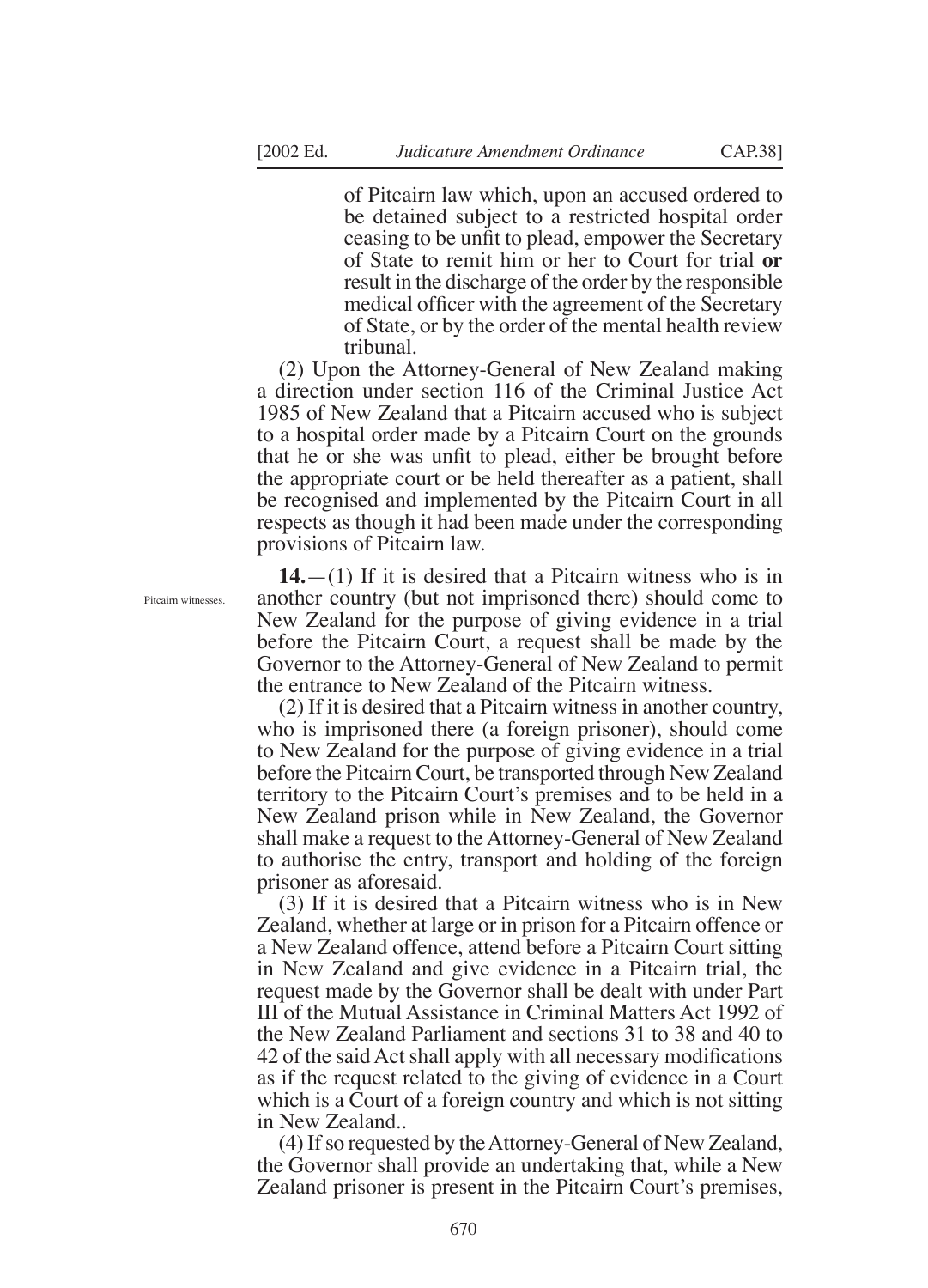he or she will not be released from custody without the prior consent in writing of the Attorney-General of New Zealand, and an undertaking as to any other matters which the Attorney-General thinks appropriate.

(5) If assistance from New Zealand is desired in relation to a Pitcairn trial of a kind other than that referred to in subsection (4), a request must be made by the Governor to the Attorney-General of New Zealand, which shall be dealt with under the said Mutual Assistance in Criminal Matters Act 1992, as applied with necessary modifications.

**15.**—(1) The Governor may in writing request the Minister to agree to enforce a Pitcairn sentence or hospital order in Enforcement of New Zealand and for that purpose to make an enforcement order.

(2) The request of the Governor under subsection (1) shall include the particulars prescribed by Article 18(3) of the Agreement and shall include any further information which he or she considers relevant within the meaning of Article 18(4) of the Agreement.

(3) The Minister may seek from the Governor any relevant information of the kind described in the said article 18(4) and the Governor shall supply the same.

(4) The Governor shall consent to any conditions of enforcement proposed by the Minister.

**16.**—(1) When a Pitcairn offender is sentenced by a Pitcairn Court, the offender shall be detained in custody for the period determined under subsection (3) or (4) as if he or she were remanded in custody between conviction and sentence.

(2) Notwithstanding subsection (1), the Minister may order the release of an offender sentenced only to a communitybased sentence, subject to any conditions he or she may think fit.

(3) An offender ceases to be liable to be detained under this section on the date

- (a) on which the chief executive of the Department of Corrections of New Zealand receives notice from the Minister that an enforcement order will not be made;
- (b) which is 28 days after the sentence was imposed, unless the said chief executive has been advised that a request for enforcement has been made, in which case paragraph (c) applies;
- (c) which is three months after the sentence was imposed, unless, before that date—
	- (i) an enforcement order is made; or

Pitcairn sentences

Interim status of offenders pending decisions on enforcemen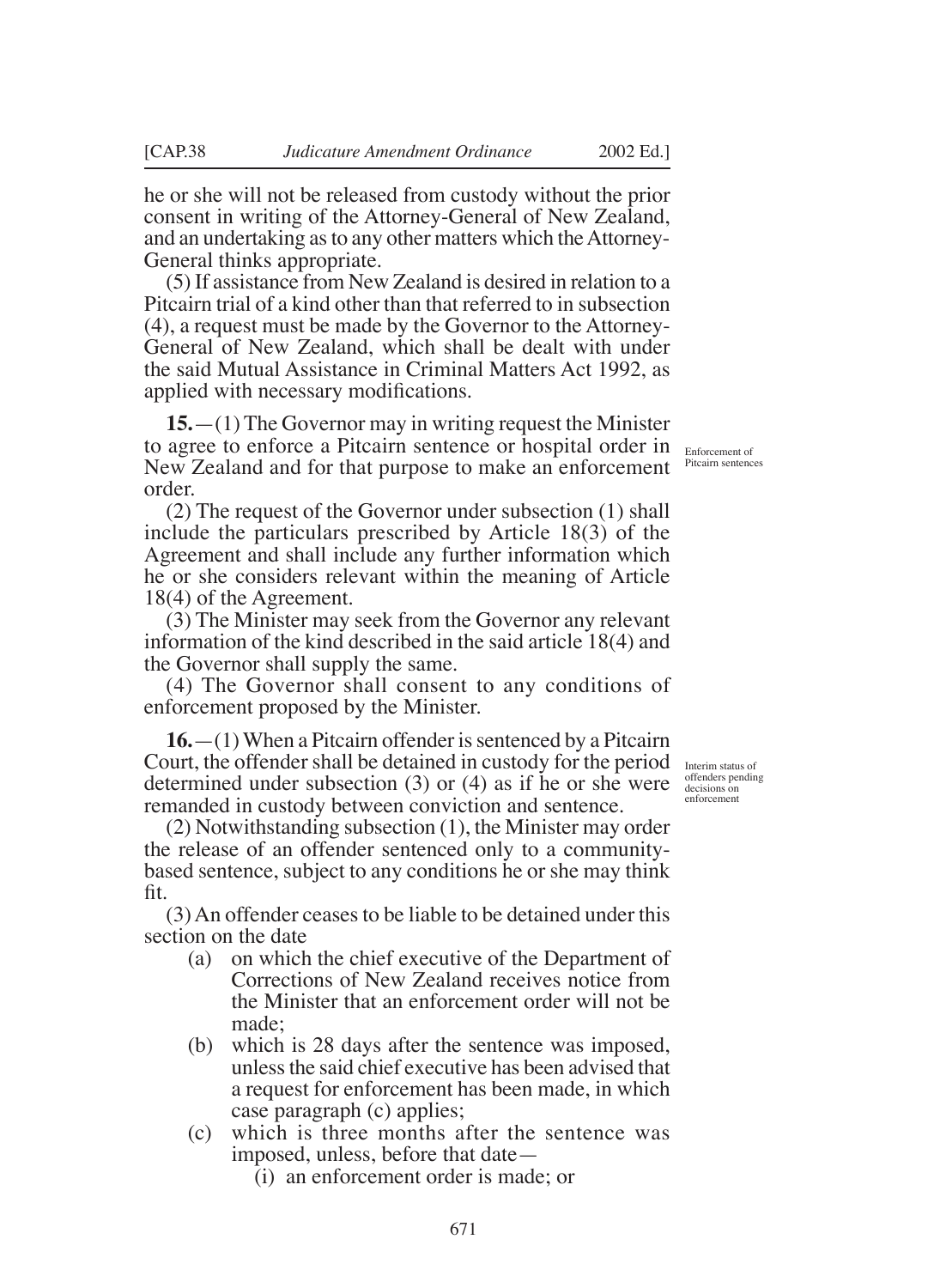(ii) the Minister by order extends the said period by three months, for the reason that the offender has commenced an appeal against conviction or sentence and he or she considers that the decision should be delayed pending the outcome of the appeal.

**17.**—(1) When a Pitcairn Court makes a hospital order in relation to a person, the person must be detained in a hospital as if he or she were a special patient as defined in section 2(1) of the Mental Health (Compulsory Assessment and Treatment) Act 1992 of the Parliament of New Zealand.

(2) A person subject to a hospital order may not be detained under this section after the date

- (a) on which the Director of Mental Health receives notice that an enforcement order will not be made;
- (b) which is 28 days after the order was made, unless the Director is advised that a request for enforcement has been made, in which case paragraph (c) applies;
- (c) which is three months after the order was made, unless
	- (i) an enforcement order is made; or
	- (ii) the Minister by order extends the said period by three months for the reason that the person has commenced an appeal to the Pitcairn Court against the hospital order and he or she considers that the decision as to an enforcement order should be delayed pending the outcome of the appeal.

**18.**—(1) In the circumstances described in subsection (2), the Minister must amend, or if appropriate cancel, the relevant enforcement order in a manner which gives effect to the actions of the Pitcairn Court.

(2) The circumstances referred to in subsection (1) are

- (a) that a Pitcairn Court has quashed or otherwise nullified the Pitcairn conviction to which the sentence referred to in the enforcement order relates;
- (b) that a Pitcairn Court has amended the sentence to which the enforcement order relates:
- (c) that a Pitcairn Court has amended or cancelled the hospital order to which the enforcement order relates.

(3) The references in subsection (2) to a Pitcairn Court include a court sitting outside New Zealand to which the conviction, sentence or order of a Pitcairn Court has been appealed.

(4) If a Pitcairn sentence the subject of an enforcement order

Interim status of person subject to hospital order pending decision on enforcement

Amendment or cancellation of enforcement orders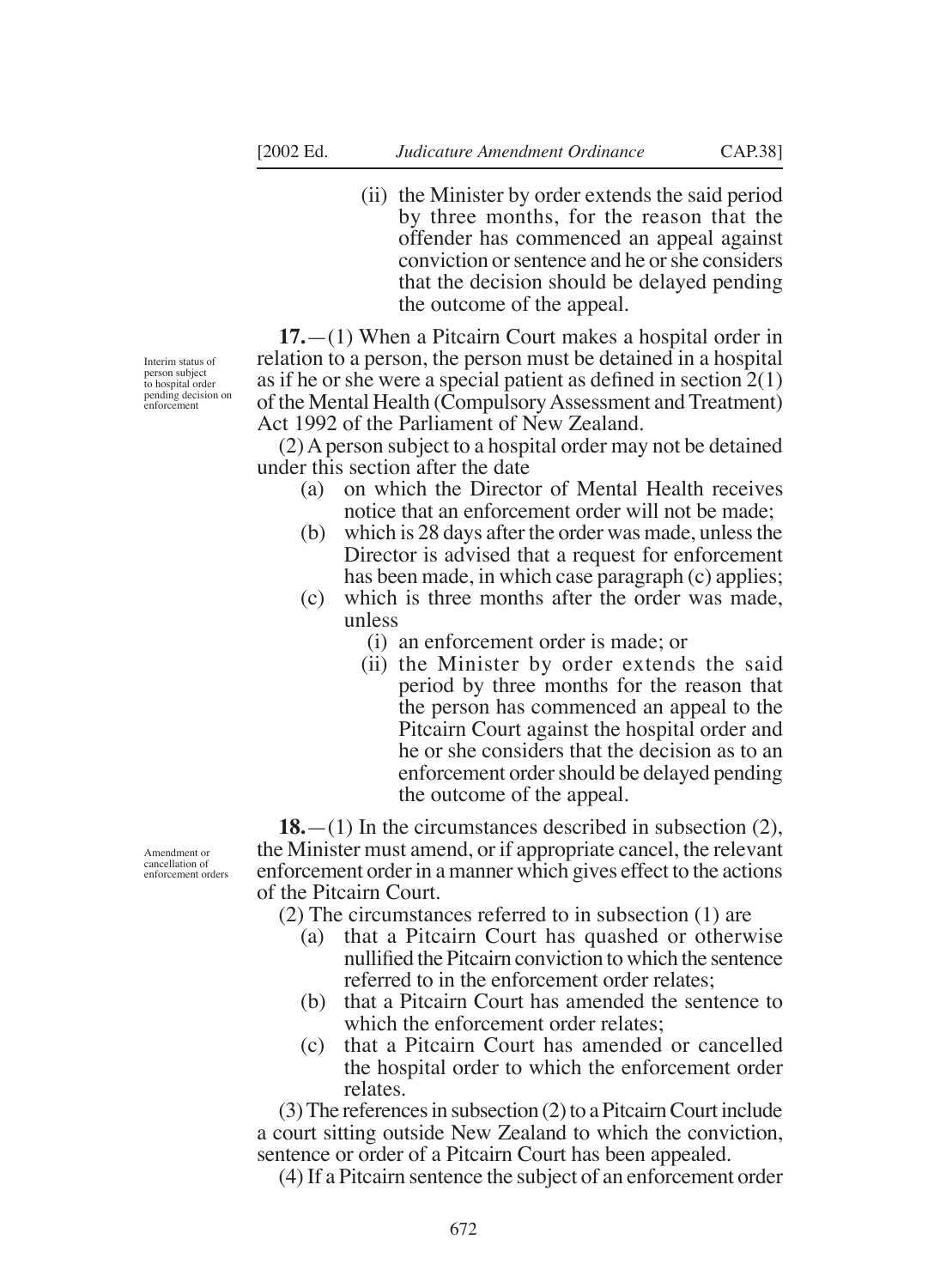has been affected by the exercise of the prerogative of mercy Regulations under Pitcairn law, the Minister must give effect thereto by amending or cancelling the enforcement order accordingly.

(5) The Minister may cancel an enforcement order on the request of the Governor—

on the grounds that the Pitcairn sentence or hospital order is to be enforced elsewhere than in New Zealand;

if the Minister is satisfied that, in all the circumstances, the order ought to be cancelled.

**19.** The Governor may make regulations for all or any of the following purposes—

prescribing the form of notices and other documents for the implementation of this ordinance;

providing for any other matters contemplated by this ordinance, necessary for its administration, or necessary for giving it full effect.

(Section 4(3))

673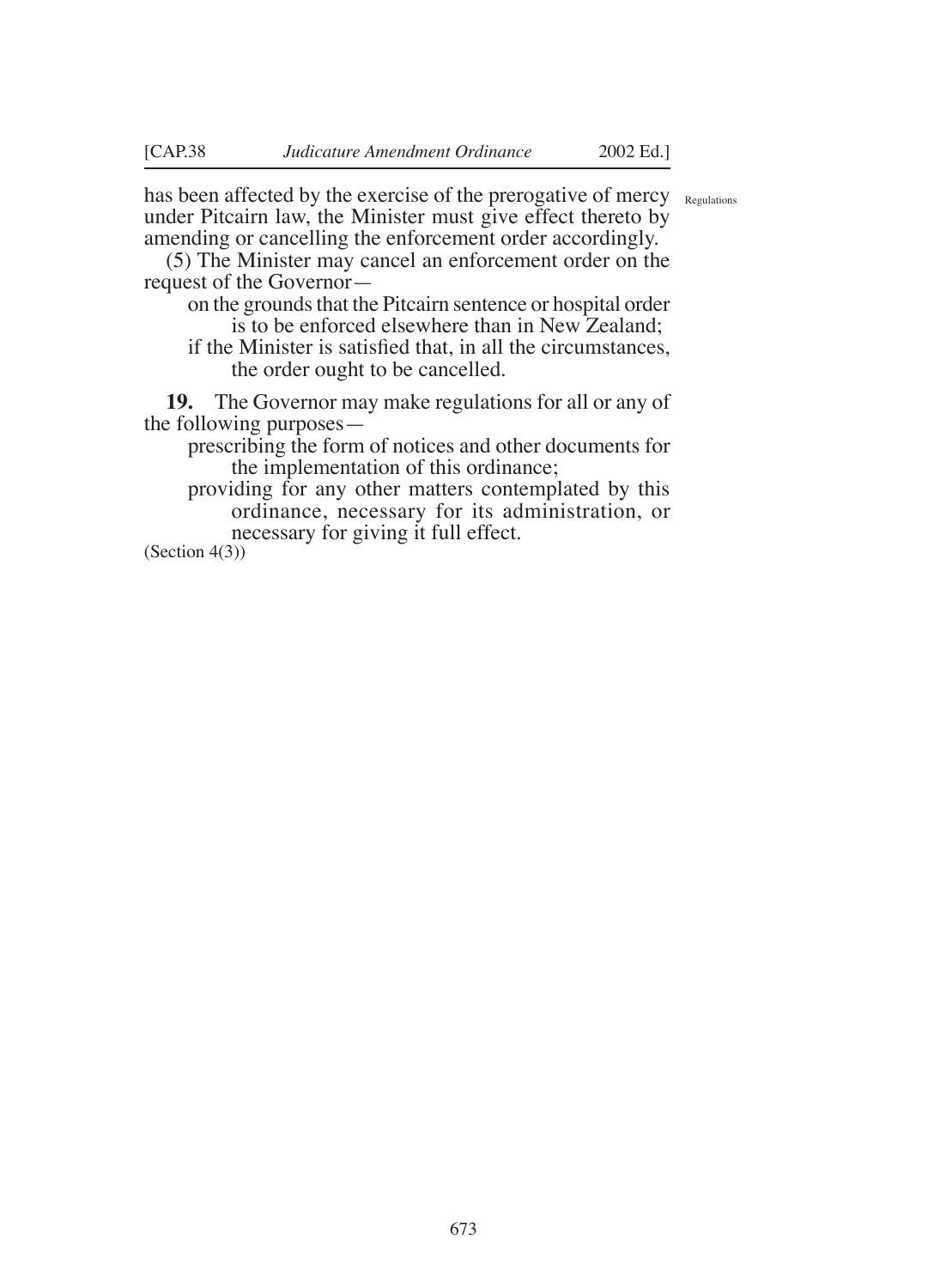#### **SCHEDULE**

#### **WARRANT FOR REMAND IN CUSTODY**

To all police officers on Pitcairn Island

Whereas (a) of (b) has been charged upon the complaint of the Pitcairn Public Prosecutor with the offence $(s)$  set out in the charge sheet $(s)$  annexed hereto

And whereas this Court being satisfied that it is necessary or expedient that  $(a)$  of  $(b)$ 

should appear before the Magistrate's/Supreme Court of Pitcairn sitting at (c) Auckland, New Zealand. Auckland, New Zealand,

for the purposes of the trial of the charge(s) against the abovenamed (a)

You the said police officers are therefore commanded to take the said (a) to the Pitcairn Island Prison and there safely deliver him/her together with this warrant to the warder in charge of the said prison who is hereby directed to receive the said (a) and thence to release him/her to the appointed police or prison escort, together with this warrant, to be conveyed in custody aboard the first available ship bound directly for New Zealand in good accommodation and with full enjoyment of his/her rights under the law

And further the said (a) is upon arrival in New Zealand to be forthwith surrendered in custody to the Pitcairn Magistrate's Court/Supreme Court at (c)

either directly or by means of transfer by the New Zealand Police.

Dated at Adamstown, Pitcairn Island, this day of 200

(seal) Magistrate/Judge

(a) Insert full name of defendant/witness<br>(b) Insert address of defendant/witness

- (b) Insert address of defendant/witness<br>(c) Insert address of New Zealand Cou
- Insert address of New Zealand Courthouse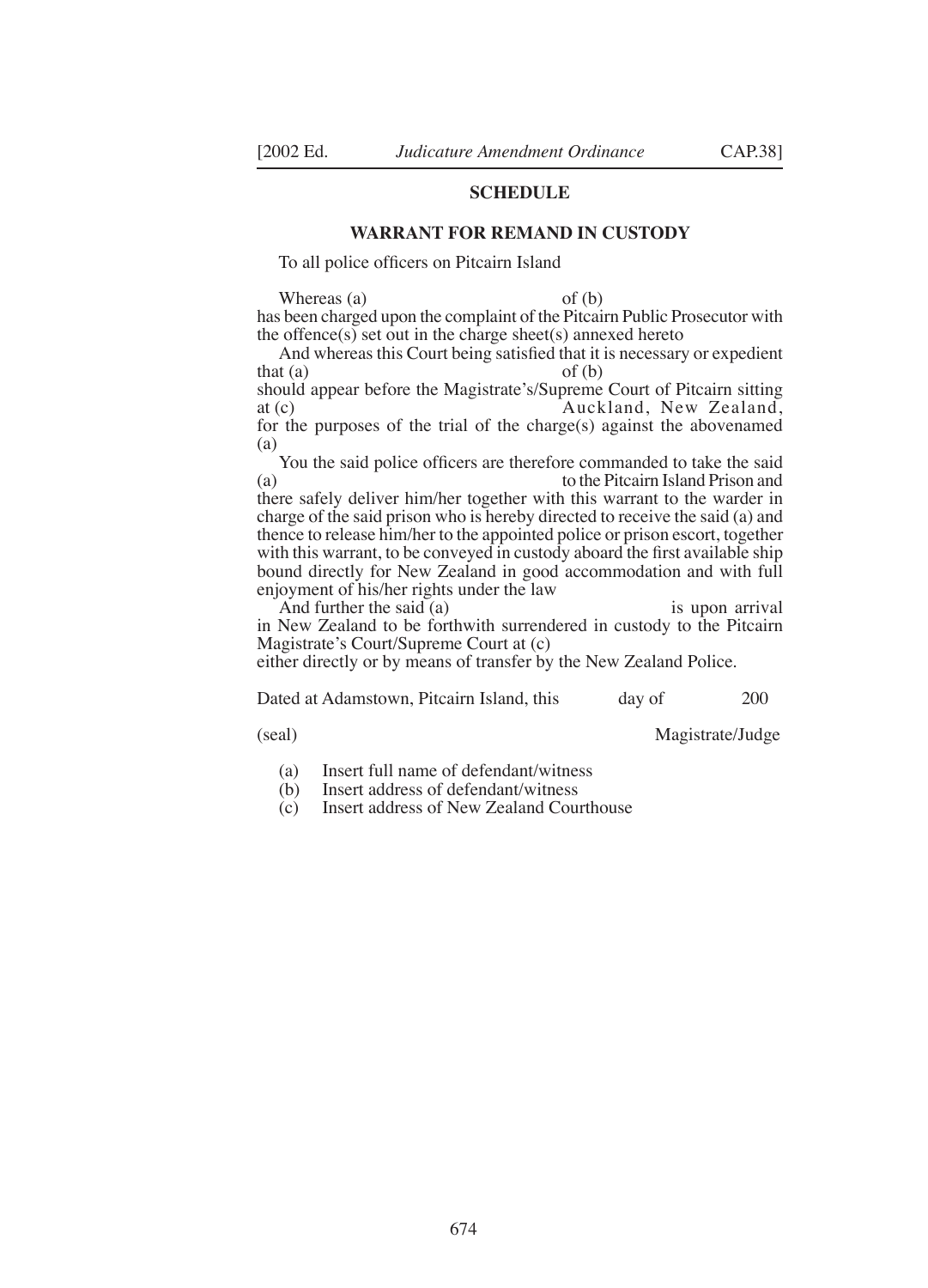**Order under section 5(2A) of the Pitcairn Order 1970 (28 March 2003) is now spent and superceded by provisions of the Constitution of Pitcairn, the Judicature (Courts) Ordinance (cap 2) and the Notice under s43(4) of the Constitution of Pitcairn (p lxvi)**